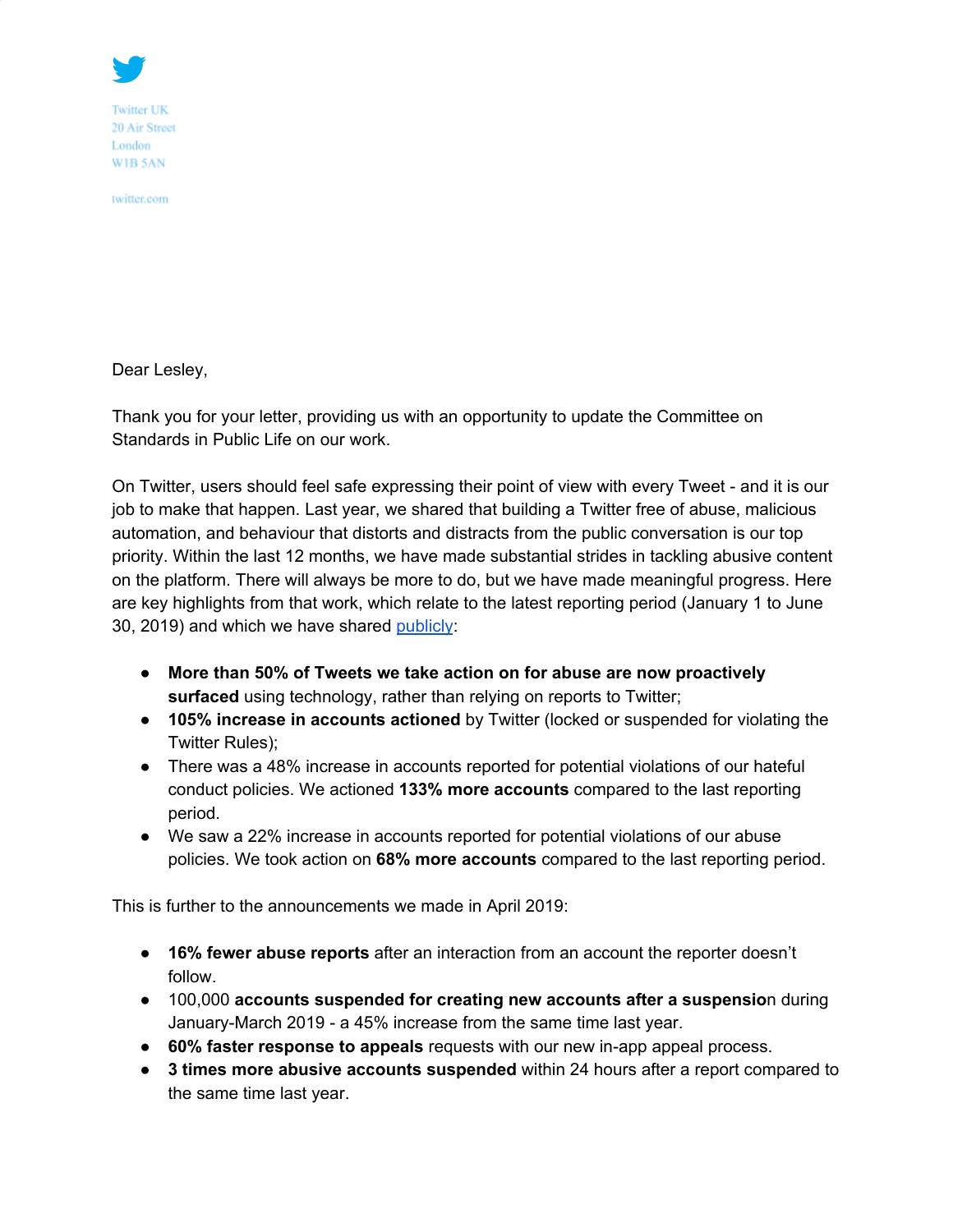● **2.5 times more private information removed** with a new, easier reporting process

This November 2019, we [launched](https://blog.twitter.com/en_us/topics/product/2019/more-control-over-your-conversations-globally.html) the option globally for users to hide replies to their Tweets. Anyone can choose to hide replies to their Tweets. Over 2019, we tested this option in several countries. In Canada, 27% of people who had their Tweets hidden said they would reconsider how they interact with others in the future. People were curious to see how public figures like those in politics and journalism would use this update. So far, they aren't hiding replies very often. In the UK, we have seen support for the move so far, including from [Glitch,](https://twitter.com/seyiakiwowo/status/1197867862947446786) a not-for-profit organisation that exists to end online abuse and to ensure that the online space is a safer arena for all to use, particularly women and girls.

As Jack outlined recently, Twitter is now prohibiting all political advertising globally from the service. We published [details](https://business.twitter.com/en/help/ads-policies/prohibited-content-policies/political-content.html) of the policy on November 15, and began enforcement on November 22. We also we recently [announced](https://blog.twitter.com/en_us/topics/company/2019/synthetic_manipulated_media_policy_feedback.html) our plan to seek public input on a new rule to address synthetic and manipulated media. We've called for public feedback previously because we want to ensure that  $-$  as an open service  $-$  our rules reflect the voice of the people who use Twitter. We think it's critical to consider global perspectives, as well as make our content moderation decisions easier to understand.

We shared our [approach](https://blog.twitter.com/en_gb/topics/events/2019/serving-the-public-conversation-for-ge2019.html) to the UK election publicly early in November. With every major UK political party, around 90% of MPs, and the majority of candidates present on Twitter, #GE2019 is full of news, views, updates, information, and debate. We've established a cross-functional UK elections team that is proactively protecting the integrity of the election-related conversation, supporting partner escalations, and identifying potential threats from malicious actors. Here are some of the steps we're taking to ensure that debate is healthy, open, and safe:

- To unite people around the UK election conversation on Twitter, we have launched a custom election emoji that will run for the duration of the campaign. The emoji is a visual play on the word 'VOTE' and is activated by the hashtags #GE19, #GE2019, #GeneralElection19 and #GeneralElection2019.
- We have launched a new tool for the UK election that enables people to report deliberately misleading information about the voting process. This specifically relates to:
	- misleading information about how to vote or register to vote (for example, that you can vote by Tweet, text message, email, or phone call);
	- misleading information about requirements for voting, including identification requirements; and
	- misleading statements or information about the official announced date or time of an election.
- The Partner Support Portal (PSP) is a dedicated reporting channel to enable Twitter's partner organisations around the world to expedite emerging issues directly to us.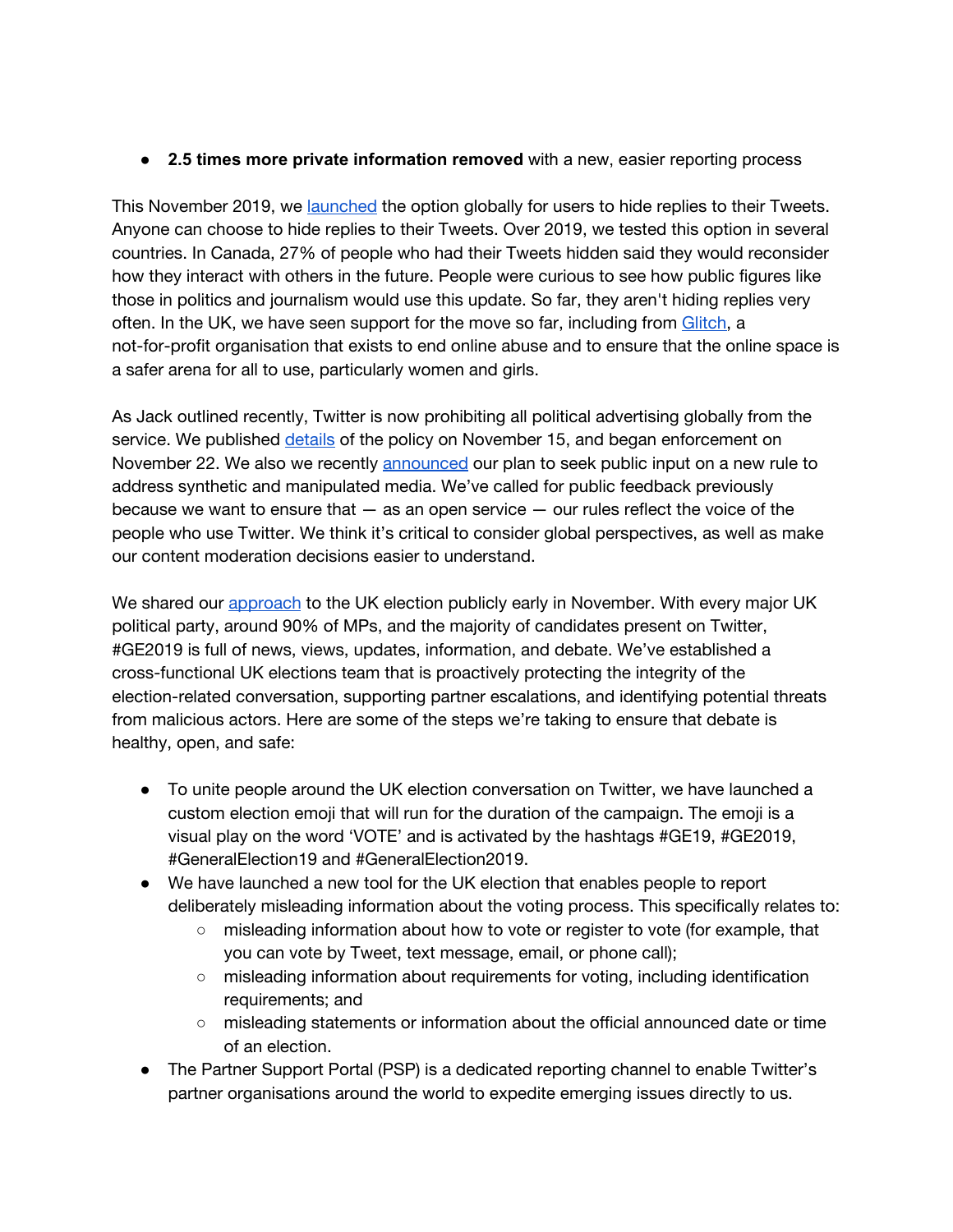Dozens of UK partners — including some government departments and the Parliamentary Security Department — are now enrolled in the tool. The PSP has proven particularly effective in highlighting hateful and abusive behaviours that undermine political discourse and harm the civility of the debate, including content directed at candidates and MPs.

● Our UK team has also offered safety and security training to all political parties and candidates, where are walking them through tools such as mute, block and report, and various security tips and techniques such as two-factor authentication. We have promoted with all MPs and major political parties our dedicated channel for candidates and campaigners to get in touch, and have worked with a number of government departments to further promote our safety advice and resources.

At the beginning of the election campaign, we worked with our counterparts at Facebook and Google to create a 'one-stop shop' advice centre for candidates on the Internet Association website [here.](https://uk.internetassociation.org/blog/resource-for-parliamentary-candidates/) This is in addition to sharing our bespoke General Election and safety resources with all MPs, all main political parties, DCMS, NCSC, the Electoral Commission and the Home Office to make available to candidates as widely as possible. We are continuing to engage, speak and meet with the Home Office and DCMS on a weekly basis during the election campaign.

Earlier this year I outlined our approach to supporting politicians in the UK at the Joint Committee on Human Rights. With UK Parliament specifically, we have a partnership with the Parliamentary Security Team - where they access a specific portal to make a wide range of reports that go directly to a dedicated team within Twitter. That process is supplemented by a weekly phone meeting between myself and the Parliamentary Security Department. It is a valuable opportunity to ask any questions, unblock any issues and flag upcoming events, where I can, for instance, subsequently let our Safety Team know we may see higher levels of reports. We are now removing around 90% of tweets being reported to us by the Parliamentary Security Department. We will continue to liaise with safety partners and organisations in the UK, like the Parliamentary Security Department, to ensure online safety for MPs and everyone who uses our service is a priority.

In conjunction with the Web and Social Media Team in the Scottish Parliament, I ran a series of Twitter safety training sessions with MSPs (with my counterpart at Facebook) in July. We have offered to make available the same partnership we have with the UK Parliament to the Scottish Parliament, and look forward to developing our work further in the months to come. We have also committed to delivering safety training as part of the formal induction process for new MSPs following an election. In addition, we delivered trainings at Labour and Conservative Party Conferences in 2019, and have made the same training offer for the Westminster Parliament.